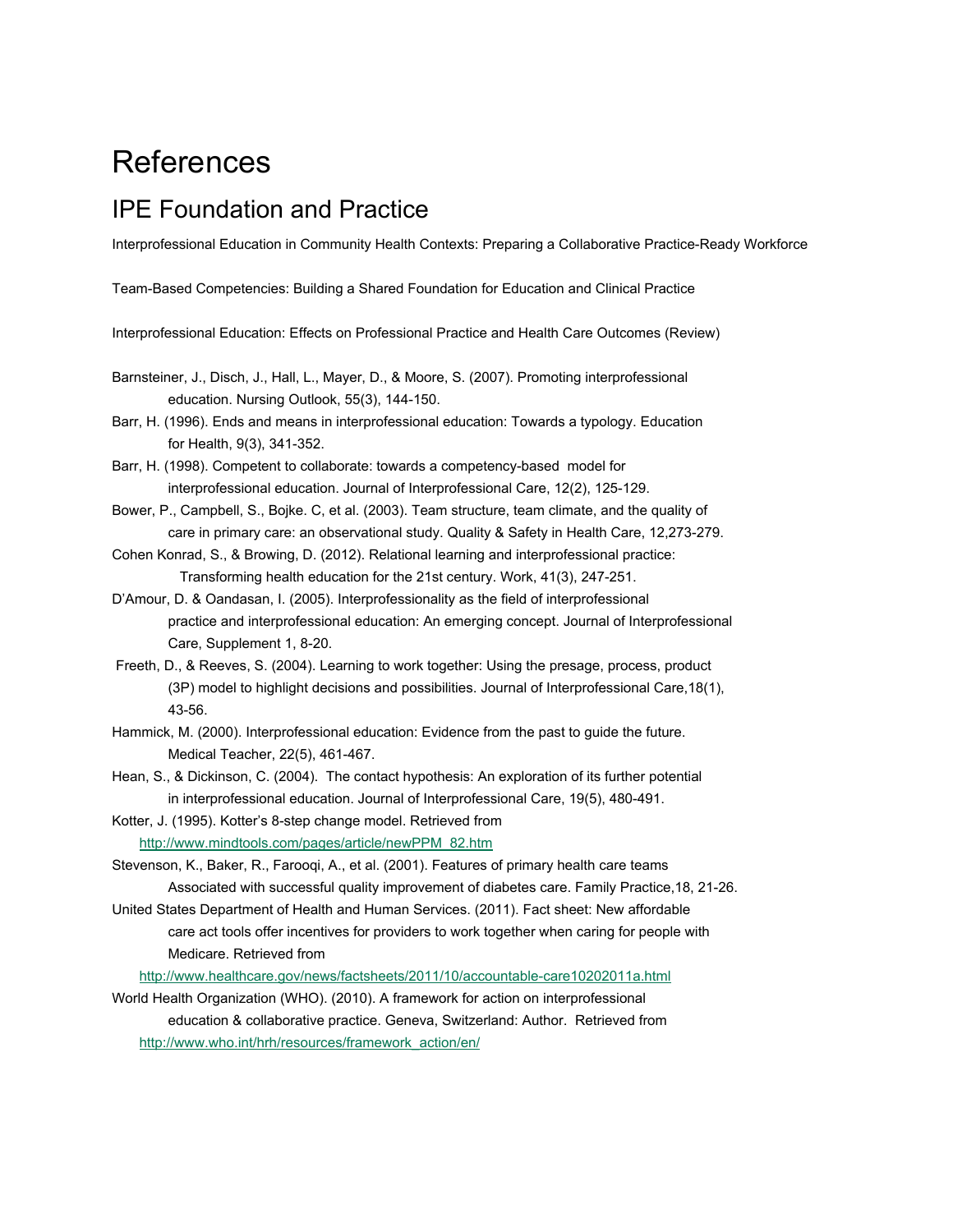### Faculty Development

Bridges, D. R., Davidson, R. A., Odegard, P.S., Maki, I., & Tomkowiak, J. (2011). Interprofessional collaboration: Three best practice models of interprofessional education. Medical Education Online,16, e1-e10.

 Centre for the Advancement of Interprofessional Education (CAIPE). (2002). Defining IPE. Retrieved from http://www.caipe.org.uk/about-us/defining-ipe/

Howe, N., & Strauss, W. (2000). Millennials rising: The next great generation. New York: Vintage Books.

Howe, N., & Strauss, W. (2007). Millennials go to college. Great Falls, VA: Life Course Associates.

Institute of Medicine. (1999). To err is human. Washington, DC: National Academy Press.

Institute of Medicine. (2001). Crossing the quality chasm. Washington, DC: National Academy Press.

Institute of Medicine. (2003). Health profession education: A bridge to quality. Washington, DC: The National Academies Press.

Institute of Medicine. (2011). The future of nursing: Leading change, advancing health. Retrieved from [http://www.nap.edu/catalog.php?record\\_id=12956](http://www.nap.edu/catalog.php?record_id=12956)

Interprofessional Education Collaborative Expert Panel. (2011). Core competencies for interprofessional collaborative practice: Report of an expert panel. Washington, D.C.: Interprofessional Education Collaborative.

- Oandasan, I., & Reeves, S. (2005a). Key elements for interprofessional education: Part 1: The learner, the educator and the learning context. Journal of Interprofessional Education, 19(Suppl. 1), 21-38.
- Oandasan, I., & Reeves, S. (2005b). Key elements for interprofessional education: Part 2: Factors, processes and outcomes. Journal of Interprofessional Education, 19(Suppl. 1), 39- 48.

Steinert, Y (2005). Learning together to teach together: Interprofessional education and faculty development. Journal of Interprofessional Care, 1, 60-75.

## **Curriculum**

Do Interprofessional Education and Problem-Based Learning Work Together?

Advancing Interprofessional Clinical Prevention and Population Health Education: Curriculum Development Guide for Health Professions Faculty

Interprofessional Education in Gross Anatomy: Experience with First-Year Medical and Physical Therapy Students at Mayo Clinic

Cronenwett, L., Sherwood, G., Barnsteiner, J., Disch, J., Johnson, J., Mitchell, P., Sullivan, D., & Warren, J. (2007). Quality and safety education for nurses. Nursing Outlook, 55, 122-131.

Pardue, K.T. (2013) Not left to chance: Introducing an undergraduate interprofessional education curriculum. Journal of Interprofessional Care, 27(1), 98-100. Doi: 10.3109/13561820.2012.721815

Pardue, K.T. (2015). A framework for the design, implementation and evaluation of